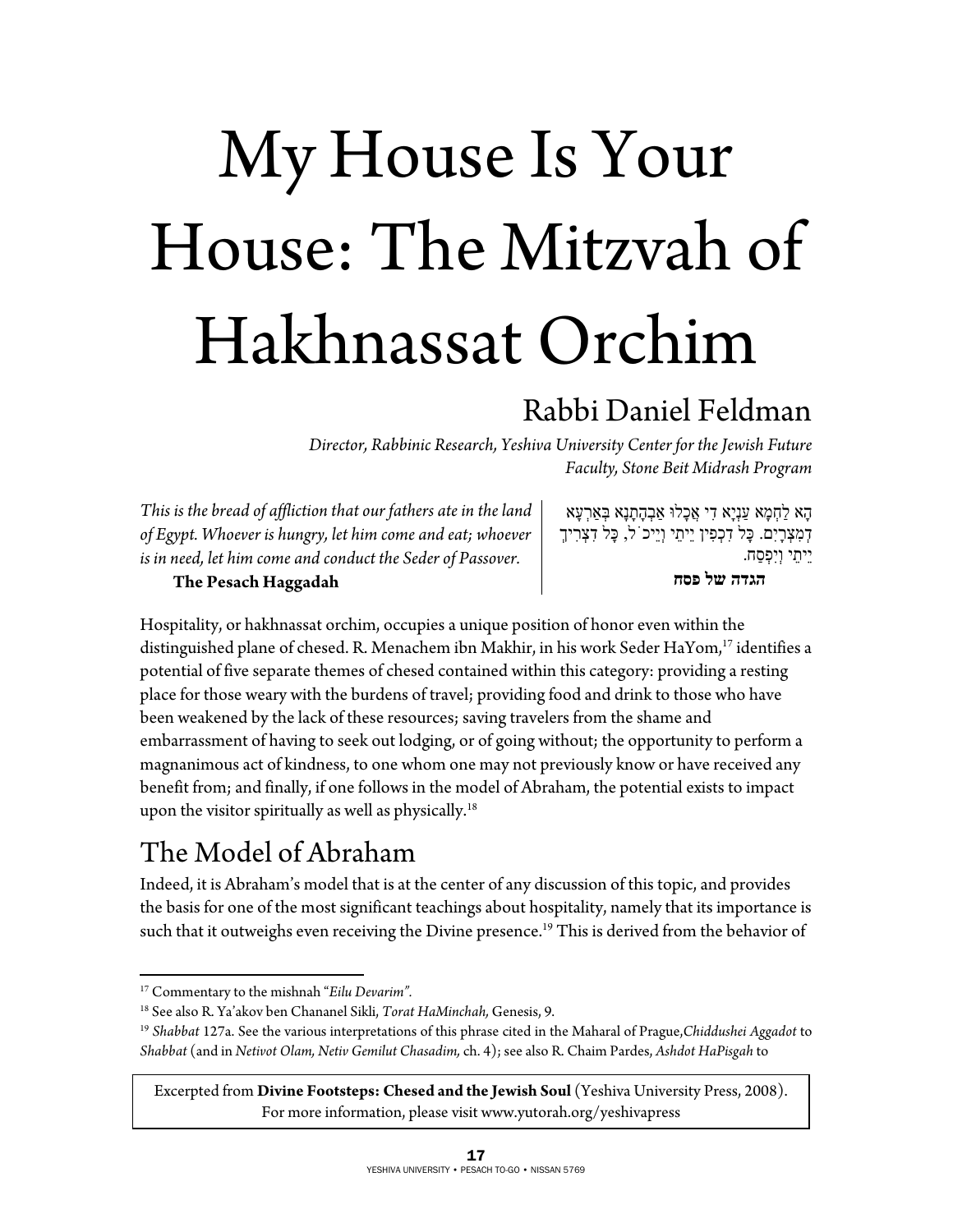Abraham, who received a Divine visitation during his recuperation from his circumcision. Nonetheless, he interrupted that experience to greet the three mysterious guests, apparently in need of hospitality, who appeared afterward. This interpretation of events is based on a specific reading of the Biblical text, one that is itself debated<sup>20</sup>, and, if understood in this manner deepens the astonishing nature of Abraham's behavior.

R. Yonatan Eibshutz<sup>21</sup> emphasizes that Abraham had to chase after the guests. Consequently, he not only left the Divine presence, but turned his back on it, a more impressive act of prioritization.<sup>22</sup> R. Yosef Tzvi Dushinsky<sup>23</sup> notes that in doing so, he proved himself a man of genuine chesed, not only unencumbered by ulterior motives, but also uninterested in even a spiritual reward, as he abandons a Divine audience to focus instead on the needs of his guests.

While Abraham's descendants have the benefit of his behavior to learn from, it is unclear how Abraham himself knew such a bold move was appropriate. This difficulty was reportedly posed by the author of the Responsa Noda B'Yehudah, R. Yechezkel Landau, to R. Ya'akov Shimon of Shpitokova<sup>24</sup>, who responded that this lesson was derived from G-d Himself. As Rashi relates,<sup>25</sup> G-d initially wanted to protect Abraham from being burdened with guests, and thus made the day unusually hot so that travelers would not be outside. However, this seems unnecessary. If G-d was visiting Abraham, this fact itself would have stopped him from interrupting the meeting to attend to guests. Apparently, that premise is incorrect, and extending hospitality is a greater priority than receiving the Divine presence.<sup>26</sup>

Genesis*;* R. Yitzchak Shrim, *Mussar Chakhamim HaShalem;* and R. Netanel haKohen Fried, *P'nei Meivin;* R. Asher Zelig Greensweig, *Beit Asher,* p. 29; R. Yisachar Ber Kohn, *Binat Yisachar*; R. Moshe Shimon HaLevi, *Yisamach Lev*; R. Eliyahu Meir Bloch, *P'neinei Da'at*; R. Nissan Alpert. *Limmudei Nissan*; R. Yitzchak Eizik Lefkowitz, *K'Ayal Ta'arog*; R. Ilan Kadosh, *Hadrah Shel Torah;* R. Yisrael of Chortkov, *Ginzei Yisrael;* R. Uri Auerbach, *Ori V'Yishi*; all to Genesis; R. Moshe Yechiel Epstein (Ozerover Rebbe), *Be'er Moshe, VaYera,* 9 and 10*;* R. Michael Avitan*, Tiv HaParshah* to Genesis (p. 147-148) and R. Shlomo Kluger, *Chokhmat HaTorah* to *Parshat VaYera*, pps. 26,113,115. For a kabbalistically oriented interpretation, see R. Moshe Luria, *Beit Ginzi* to Genesis. Note also the innovative analysis of the Rambam's citation of this idea in R. Tzvi Meir Fogel, *Mar'ot HaTzov'ot* to Genesis. See also R. Ya'akov Reischer, *Resp. Shvut Ya'akov*, III, 31, and R. David Shperber, *Resp. Afarkasta D'Anya,* II, O.C. 74.<br><sup>20</sup> Prior to welcoming his guests, Abraham says, "Please, my adon, do not pass from before your servant." The Talmud (Shavuot 35b) records a debate as to the proper understanding of this verse. According to one interpretation, the phrase "my adon", my master, is a respectful reference to one of his potential guests. The verse thus relates his extending of hospitality to the travelers who were passing by. According to the second possibility, though, "my Adon" is meant to be read as G-d's Name. If so, Abraham was essentially asking G-d to wait, and to not remove His presence, while he interrupted so that he could attend to guests. The notion that Abraham not only ended a session with G-d, but asked that He wait in the meantime, makes the decision all the more remarkable.<br><sup>21</sup> Medrash Yehonatan to Genesis.<br><sup>22</sup> A similar idea can be found in *Pardes Yosef al haTorah*, Genesis, 18:3;

cited in *Kol Eliyahu*. 23 *Torat Maharitz* to Genesis. 24 As cited in the work *Shem MiShimon*; See, at length, R. Chanoch Chaim Weinstock, *Birkhat Hillel al HaTorah*

1

(Genesis, #25).<br><sup>25</sup> Genesis 18:1, citing *Bava Metzia* 86b.

<sup>26</sup> See also R. Moshe Dweck HaKohen, *Ben David* to Genesis; R. Shmuel Eliezer Rolnick, *Torat Shmuel* to Genesis, and R. Daniel Biton, *HaMaor Sh'B'Avot,* p. 42, citing *Tiferet Yehoshua*. For other approaches to this question, see also R. David Eibshutz of Soroko, *Arvei Nachal* to Genesis; R. Baruch Weiss, *Emek Berakhah* to Genesis; R. Yisrael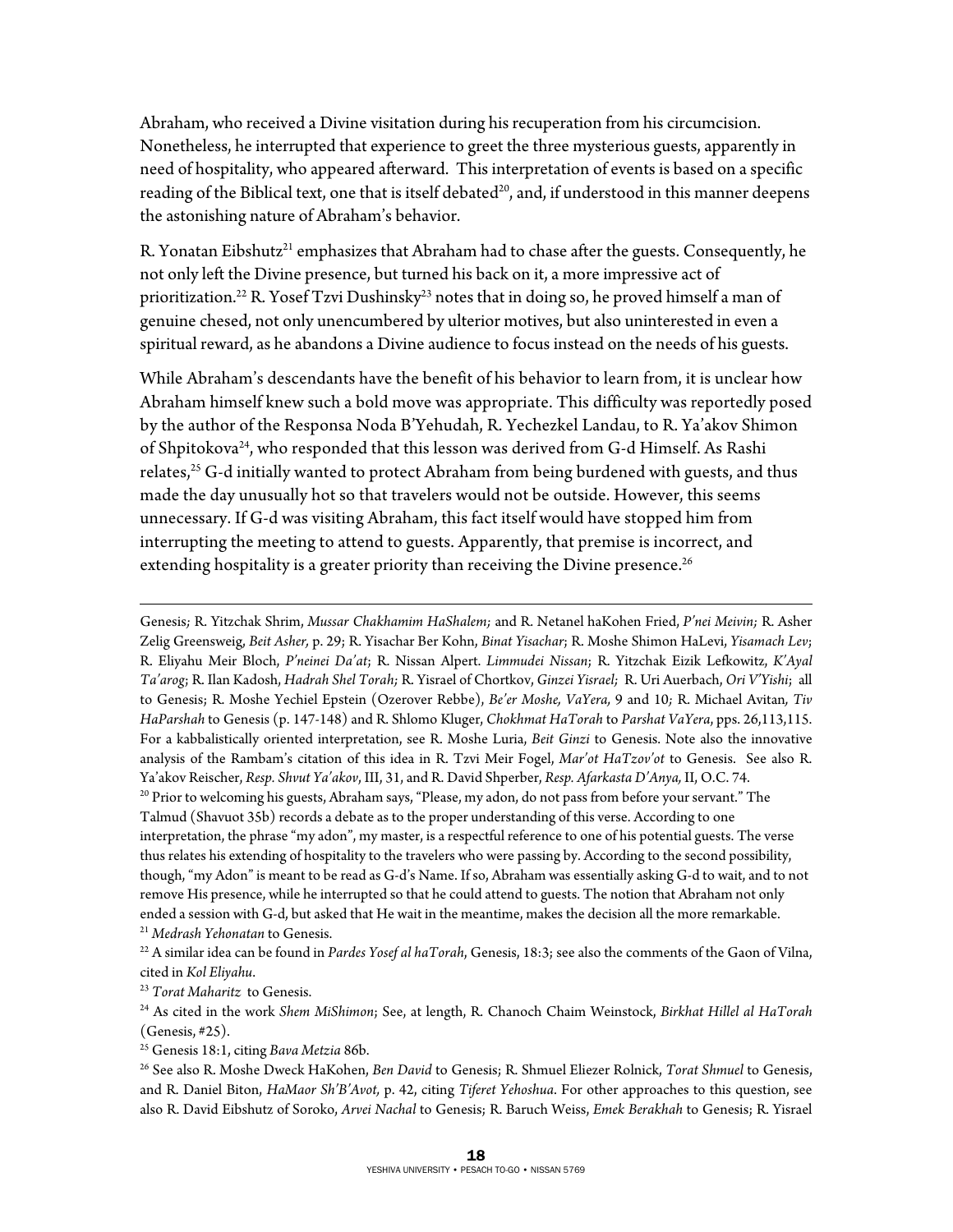Similarly, R. Dushinsky suggests that Abraham, in his characteristic religious sensitivity, understood that God had sent the visitors just at that moment, to convey that attending to them should take priority. Others credit this sensitivity even further, asserting that Abraham's instincts, fully refined in spirituality, correctly guided him to this conclusion.<sup>27</sup> R. Yechiel Michel Charlop<sup>28</sup> observes that hospitality, like other acts of chesed mentioned in the Torah, was also modeled by God Himself. This happened in the garden of Eden, where we are told "And the Lord God took the man, and put him into the garden of Eden to dress it and to keep it" (Genesis 2:15). The word for "put him" (va-yanicheihu) can also be read "He allowed him to rest", indicating that God provided hospitality for Adam in the garden. Similarly, R. Nachum Matlin<sup>29</sup> suggests that Abraham derived this message from the fact of God modeling chesed as a whole, which is the underlying arena of imitatio Dei. Thus, Abraham understood that hosting guests, which benefits others, was a higher priority than experiencing the Divine presence, which benefits him. Along these lines, R. Eliezer Menachem Mann Schach<sup>30</sup> notes that following in God's path may be understood to be even greater than receiving His presence. $31$ 

Chaim Braun, *Pri Etz Avot* to Genesis, *piska* 4; R. Yitzchak Farkash, *Birkhat Yitzchak* to Genesis (*VaYera*, #10); *Limmudei Nissan* to Genesis; R. Moshe Blau, *Nefesh Berakhah*, to Genesis; R. Natan Margoliot, *Pilpula Charifta* to Genesis; R. Yirmiyah Menachem Cohen, *V'Herim HaKohen* to Genesis; *Netivot Rabboteinu Beit HaLevi Brisk* to Genesis 18:2, with fn 100; R. David Pinto, *Pachad David* to Genesis; R. Reuven Fine, *Bein haMishpatayim* (Genesis, *Parshat* VaYera, #1); R. Meir Shalom Cohen, *Meshekh HaParshah* (Genesis, p. 37); R. Mordechai ben Gedalyah of Zevhil, *Mordechai B'Sha'ar HaMelekh* to Genesis; and *Pardes Yosef al haTorah*, Genesis 18:1, and the glosses of the Gerrer Rebbe to that work, printed in vol. II, p. 10, #7; and see as well R. Baruch Yehoshua Rabinowitz, *Divrei Nevonim* to Genesis. Concerning other difficulties relevant to this derivation, see R. Meir Einstatder, *Imrei Eish – Chomat Eish* to Genesis, and compare the comments of R. Avraham Broda, *Eishel Avraham* to Genesis. See also R. Shaul Yedidyah Elazar of Modzitz, *Yisa Berakhah* to Genesis, who makes several innovative observations concerning this teaching. Further, R. Avraham Yitzchak Shain, *Birkhat Ish* to Genesis, questions the proof from Abraham, noting that perhaps Abraham obtained special permission, against what would be the general rule; he thus suggests the proof is built upon Abraham's "running" to greet them. See, as well, R. Binyamin Rabinowitz Teumim, *Yechalek Shallal* to Genesis, who raises various technical questions on the derivation from Abraham in light of the general rules regulating the interruption of one religiously mandated act for another (*osek b'mitzvah patur min ha-mitzvah*). R. Baruch Dov Povarsky, *Bad Kodesh* to Genesis, addresses similar issues. Central to this question is the issue of whether receiving the Divine presence actually constitutes a "*mitzvah*" in the technical sense. R. Naftali Tzvi Yehudah Berlin (Netziv), *Ha'amek Davar,* Genesis 18:2, asserts that the *mitzvah* of loving God is involved; see R. Moshe Scheinerman, *Ohel Moshe* to Genesis, pp. 309-310; *Netivot Rabboteinu L'Beit HaLevi Brisk,*  II, p. 11. fn 16; and R. Shlomo Cynamon, *Eish Tamid* to Genesis, pp. 100-105. On the other hand, before the giving of the Torah, even *chesed* may not have technically been a "*mitzvah*"; see R. Yitzchak Sorotzkin, *Rinat Yitzchak*, II, Genesis 18:1, and note *Responsa D'var Yehoshua,* II, 11.<br><sup>27</sup> R. Natan Adler and R. Meir of Premishlan, cited in *Ish L'R'eihu*, Genesis, p. 137; *Birkhat Hillel*, ibid; R. Meir Yosef

Birntzweig, *Otzerot Megadim* to Genesis, p. 184, in *Nitfei Megadim*, 6; R. Moshe Yehudah Katz, *VaYaged Moshe* to Genesis (printed in *U'L'Asher Amar* to Genesis) , R. Avraham Abba Chazan, *Nachal Eitan* to Genesis (18:3); R. Yechiel Yehoshua of Bialia, *Kedushat Chelkat Yehoshua* (Genesis, p. 54); R. Ya'akov Katz, *Kehilat Ya'akov* to Genesis; R. Reuven Melamed, *Melitz Yosher* to Genesis. A detailed expansion of this theory can be found in R. Yosef Yashar, *Levush Yosef* to Genesis (18:3). 28 As cited by his son, R. Zevulun Charlop, in his introduction to R. Y.M. Charlop's *Chof Yamim to Massekhet* 

*Makkot.* 

 $\overline{a}$ 

<sup>29</sup> *Netivot Chaim* to Genesis.<br><sup>30</sup> As quoted by his son-in-law, R. Meir Tzvi Bergman, *Sha'arei Orah* (vol.1 , *Parshat VaYishlach*, p. 50); R. Moshe Yosolovsky, *Kishutei Torah* (Genesis 18:3), and R. Moshe Scheinerman, *Ohel Moshe,* Genesis p. 329 . See also R.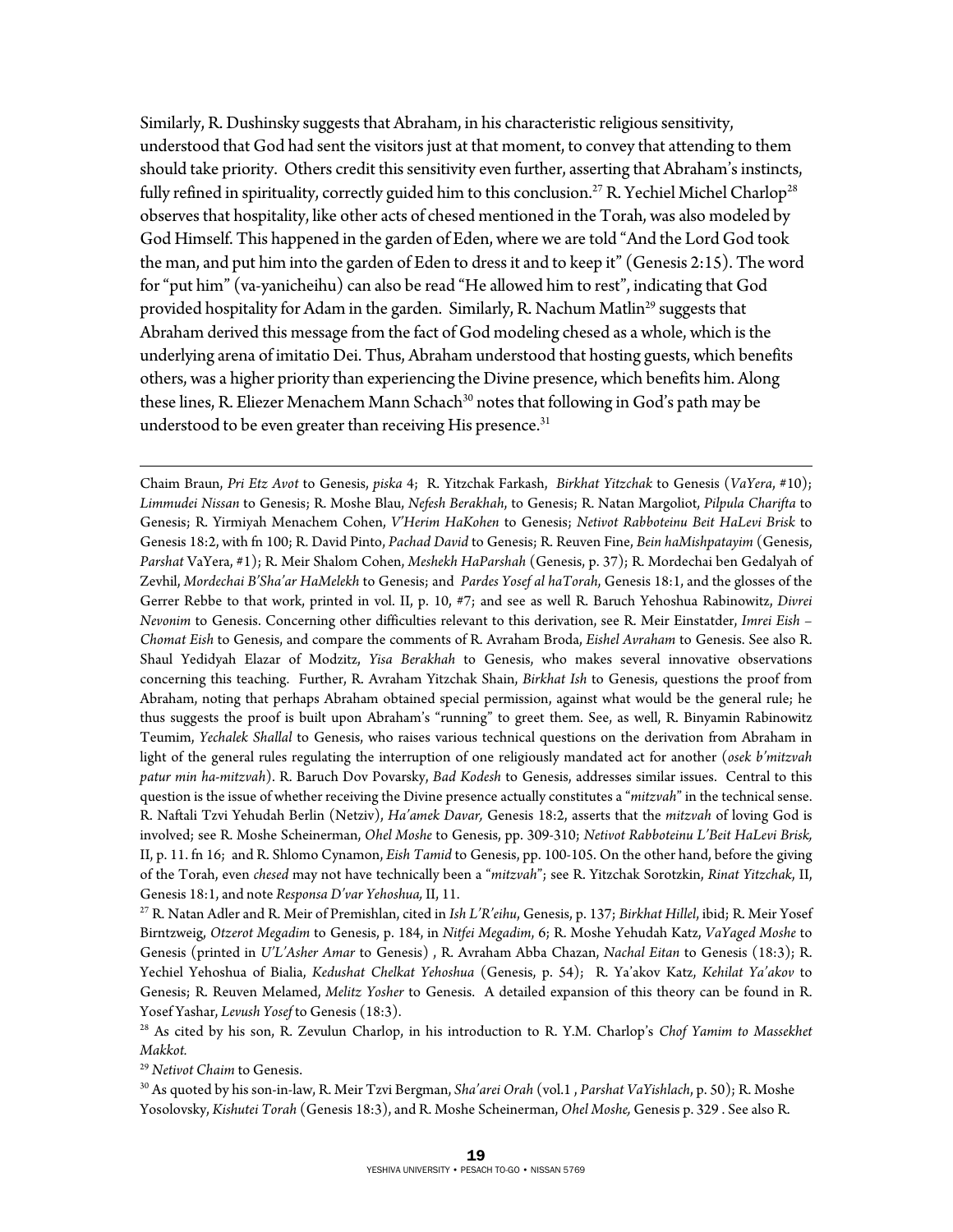Rabbi Joseph B. Soloveitchik expresses another way in which G-d models hospitality: "The Almighty is the great makhnis orkhim. His hospitality made it possible for humanity to exist, for the world to come into being. "To be" means to share in the infinite being of the Almighty. The Almighty, like Abraham, invites people to partake of His boundless existence. Creation is an act of hakhnassat orchim. Our sages (Berakhot 7b) said that Abraham was the first person to invoke God by the Name A-donai. This name is of juridic origin; God owns the world in juridic terms. Not only does God run the cosmos de facto, but the cosmos is His de jure. We are just strangers whom the Almighty has invited into his "tent", which is the universe. How beautiful is the doctrine of tzimtzum, of contraction. What is creation if not withdrawal by God in order to make it possible for a world to emerge in space and time? Infinity steps aside and finitude is born. What is hakhnassat orchim if not withdrawal by the master from a part of his home so that a stranger can occupy the empty part he vacates?"<sup>32</sup>

R. Mordechai Kahan, in his introduction to his book-length treatment of this obligation<sup>33</sup>, theorizes as to why this activity is set aside from even other acts of chesed.<sup>34</sup> Citing the Alter of Kelm<sup>35</sup>, he notes that hakhnassat orchim, when following a fully realized, "Abrahamic" model, involves placing one's resources and attentions completely at the disposal of one's guests. Other acts of kindness, generally fulfilled outside the home, can be accomplished in an exemplary fashion while still drawing upon one's assets in a limited manner. Haknassat orchim, by contrast, involves bringing the beneficiary into one's realm completely.

Most interestingly, the statement of "Hakhnassat orchim is greater than receiving the Divine presence" is recorded not only as a statement of emphasis, but is brought by the Rambam in his practical code of Jewish law, the Mishneh Torah.<sup>36</sup> The inclusion of this phrase in such a text is an implication that this dictum has a practical application.<sup>37</sup> The founder of the Chasidic

David Kviat, *Sukkat David* (Genesis, *Parshat VaYera,* #14), and, at greater length, R. Shmuel Weinbaum, *Sefer Sharti*  (Genesis, *Parshat VaYera)*.Compare also the somewhat different explanation of R. Reuven Katz, *Dudaei Reuven* (I, 12).

<sup>31</sup> See also R. Elyakim Shlesinger, *Beit Av, Sichot,* pp. 227-229.

<sup>32</sup> *Abraham's Journey,* eds. David Shatz, Joel B. Wolewelsky, and Reuven Ziegler, p. 198. Rabbenu Bachya, *Kad HaKemach, erekh orkhim,* identifies *haknassat orchim* with God in the fact that God sustains all the creatures of the world.

<sup>&</sup>lt;sup>33</sup> Birk*at HaOreach,* pp. 5-12.<br><sup>34</sup> Although some scholars did understand the Talmud's reference to be applicable to all acts of *chesed*; see, for example, R. Shlomo Heiman, *Chiddushei R. Shlomo, psakim uksavim* #37, who is led by this statement to consider (although not conclude) that all interpersonal commandments supercede commandments between Man and G-d.<br><sup>35</sup> See Chokhmah U'Mussar, II, # 211.<br><sup>36</sup> Hil. Eivel 14:2. See also R. Meir Leibush Malbim, *Eretz Chemdah* to Genes

*Yosef*, *Yoreh Deah* 244:1. The Chida cites a responsum by an unnamed author who forbade rising in honor of a Torah scholar while involved in prayer. In the context of that discussion, the author dismisses Abraham as a possible model of interrupting interaction with G-d to honor humans; the Chida, however, disagrees and defends the inference from Abraham. Concerning the Chida's position, see also the essay of R. Avraham David Rabinowitz-Teomim (Aderet), printed in *Otzerot HaBerakhah,* pp. 92-93. For another halakhic usage of this dictum, see R. Chaim Pilagi, *Responsa Chaim B'Yad,* 64.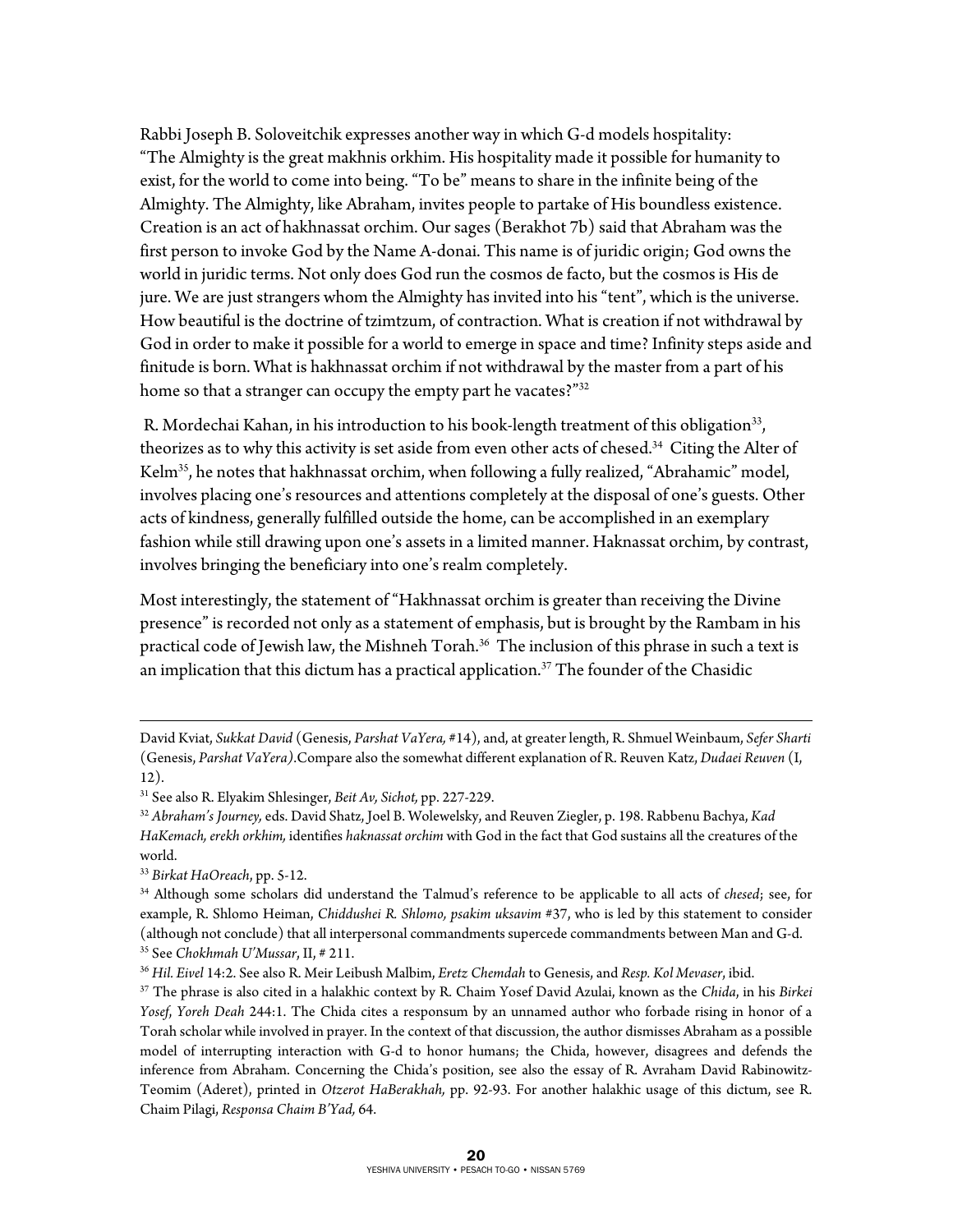movement, the Ba'al Shem Tov,<sup>38</sup> asserted that this statement does bear relevance to everyday life, in that welcoming guests often requires that one divert attention away from his own personal spiritual strivings. The demands of making small talk, with the possible inclusion of inappropriate speech, can serve as quite a frustration to one who is impassioned toward Torah study and exalted discourse. Nonetheless, we are therefore reminded that ultimately, extending hospitality is considered to be greater than more obviously spiritual experiences.<sup>39</sup>

From a more legalistic standpoint, the importance of this mitzvah is further seen in that all its needs are taken to have the halakhic status of "sha'at ha'dchak", an urgent situation.<sup>40</sup> One expression of this reality is various leniencies that appear in the laws of Shabbat<sup>41</sup>, as well as other areas<sup>42</sup>, to ensure that a guest is properly attended to<sup>43</sup>. Similarly, R. Shlomo Zalman Auerbach<sup>44</sup> recommends foregoing communal prayer (and instead praying alone) when it means leaving a guest who will feel discomfort.45

The nature of the Shabbat leniencies is the subject of some discussion. R. Eliezer Waldenberg<sup>46</sup> infers from these leniencies that the imperative of making Shabbat pleasant (oneg Shabbat) is a sufficient justification. R. Yitzchak Sternhill,<sup>47</sup> however, objects, asserting that the needs of guests are indicative of a more sweeping license, one rooted in the fundamental concern for human dignity (k'vod ha-briyot). Further, as an independent mitzvah, presumably of Biblical origin, the need is more self-evident even than that of oneg Shabbat. As will be noted, these two perspectives may represent two elements of the mitzvah of hakhnassat orchim.

<sup>&</sup>lt;sup>38</sup> Cited in Toldot Ya'akov Yosef (V, p. 355 in 1998 edition) and in Sefer Ba'al Shem Tov al haTorah.<br><sup>39</sup> See, at length, Birkhat Hillel al HaTorah (Genesis, #27); Mar'ot HaTzov'ot to Genesis (18:3 and 18:5); R. Yonah Dreszer, *Eim L'Binah* to Genesis; and R. Shmaryahu Arieli, *Mishmeret Ariel* to Genesis (p. 92). See also R. Gideon Attah, *G'viat HaKessef* to *Massekhet Shabbat*, who understands the phrasing of a passage in the Talmud ("*D'ktani mip'nei ha-orchin v'hadar u'mipnei bitul beit ha-midrash", Shabbat* 127a, with commentary of R. Elazar Moshe Horvitz) to be implying that hospitality justifies, to some degree, the neglect of Torah study. In his assessment, hospitality increases the bonds of friendship and unity, which are crucial prerequisites to proper Torah study. See also the commentary of *Chatam Sofer* to this passage. For various interpretations of this phrase, see *Birkhat HaOreach* ch. 6, fn. 8-11, and see as well R. Aharon Levine, *Birkhat Aharon* to *Massekhet Berakhot* (in *Mateh Aharon, Metukei Aretz, Divrei Aggadah*, 1) and R. David Shperber, *Resp. Afarkasta D'Anya*, IV, 322. Accordingly, one who is about to begin a set time for Torah study, or to attend a Torah lecture, would delay that activity if a guest presents himself and needs attention; R. Avraham Yisrael, *V'ein Lamo Michshol*, pp. 39-41, assumes this is true even for one who is presenting a public Torah lecture, citing to this effect the *Shlah* (*Massekehet Shavuot, Ner Mitzvah* 45).

In a different vein, R. Yisrael of Modzitz (cited in R. Shmuel Zakai, *Machmadei HaTorah* to Genesis) suggested that the message of the Talmudic declaration is to contrast hospitality with the blessing of the new moon, which is identified with receiving the Divine presence, and yet, as the Talmud *(Sanhedrin* 42a) emphasizes, suffices at once a month. Hence, it is stated that hospitality is greater, and should be pursued more often than once a month.<br><sup>40</sup> See Shach, *Yoreh Deah* 92:29, and 242, in *hanhagot horaot issur v'hetter*.<br><sup>41</sup> Orach Chaim 333:1.<br><sup>42</sup> See

<sup>(3:1),</sup> with the commentary of the Rambam.

<sup>&</sup>lt;sup>43</sup> See Shabbat l26b; Rambam, Hilkhot Shabbat 26:15, Shulchan Arukh, Orach Chaim 333:l.<br><sup>44</sup> Halikhot Shlomo, ch. 5, in D'var Halakhah, 25, and Orkhot Halakhah, 52.<br><sup>45</sup> See also R. Yitzchak Zilberstein, Resp. Avnei Chos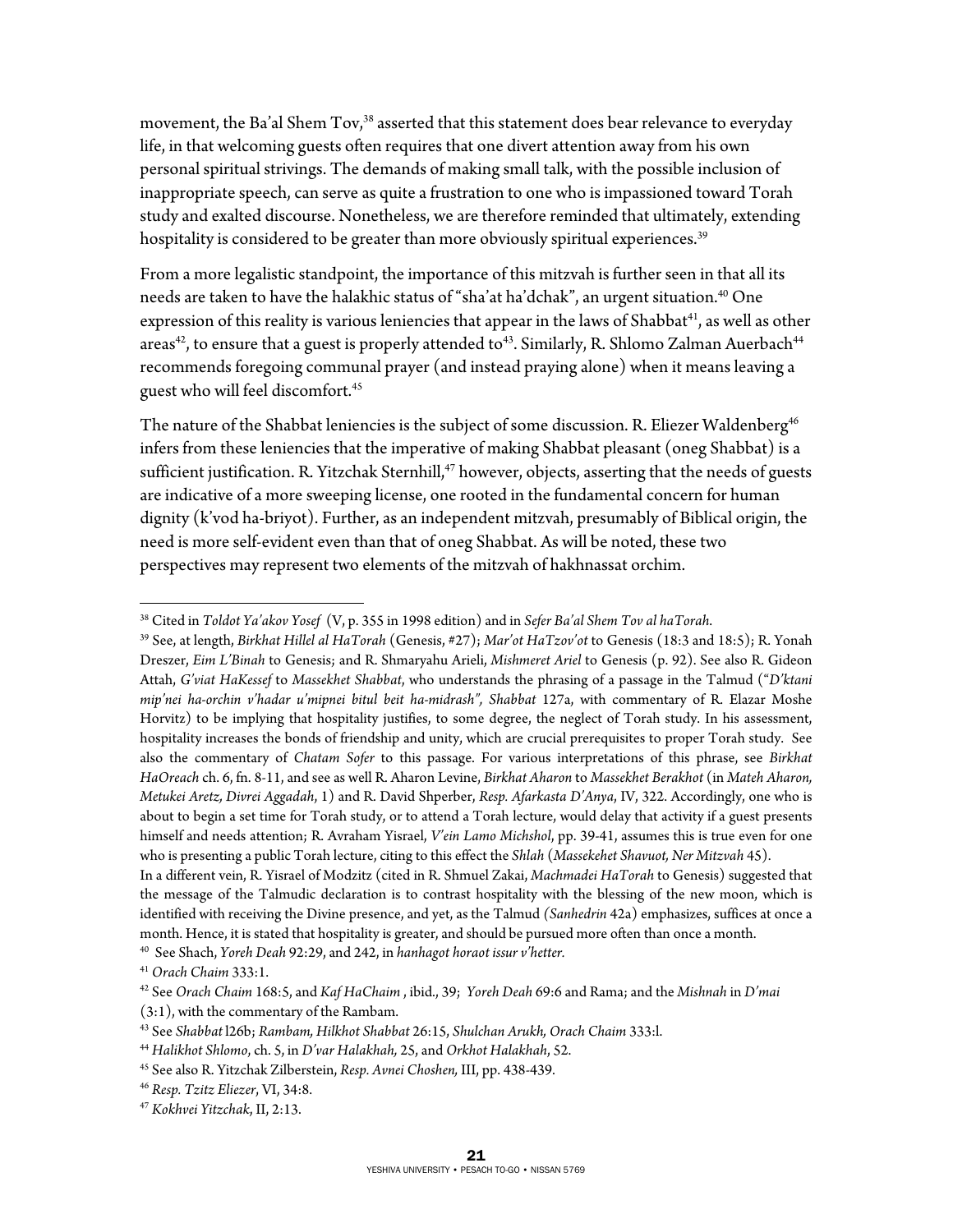## Charity, Chesed, or Both?

The chesed of hakhnassat orchim challenges the general distinction between the monetary realm, represented by tzedakah, and the realm of physical assistance generally subsumed within chesed. In this instance, monetary and physical elements are intertwined. On the one hand, the act mandates physical effort, a welcoming attitude, and possibly the endurance of inconvenience. In addition, there is a monetary cost, as the property of the host is consumed and otherwise utilized in the process.

As such, hakhnassat orchim is governed by two systems. As a charitable gesture, the Talmud's limitation of expenditure to one fifth of one's funds<sup>48</sup>, a precept intended to prevent the donor from himself becoming impoverished, applies. As for the physical component, the mishnah's statement of "there is no limit" $49$  is the guiding principle. $50$ 

Even though hosting those who are needy is simultaneously both hakhnassat orchim and charity, the central obligation of hakhnassat orchim itself applies both to the needy and to the financially comfortable. As emphasized by R. Chaim ben Betzalel (the brother of the Maharal of Prague), the act of bringing associates closer is meritorious regardless of their status;<sup>51</sup> he notes that a meal centered on friendship (though not on frivolity) is considered independently valuable by the Talmud<sup>52</sup>, and one need not interrupt such a meal even for purposes of prayer.<sup>53</sup> Beyond the responsibility towards friends, relatives are given special attention in rabbinic literature. According to the Midrash<sup>54</sup>, the care one must be ready to provide for one's relatives is modeled by an unlikely teacher, Laban, who said to his nephew Jacob "Nevertheless, you are my flesh and blood" and hosted him for a month.<sup>55</sup>

This is further seen explicitly in the writings of the Maharil, who actually focuses the concept away from the needy.<sup>56</sup> In his formulation, feeding the hungry is best characterized as charity; hakhnassat orchim, however, is primarily an effort of social bonding, aimed toward inviting

<sup>&</sup>lt;sup>48</sup> Ketubot 50a; see Shulchan Arukh and Rama, Y.D. 249.<br><sup>49</sup> Peah 1:1.<br><sup>50</sup> See R. Yosf Tzvi Adler, *Al Pi HaTorah* to Genesis.<br><sup>51</sup> See *Sefer haChaim (Sefer Parnassah V'Khalkalah*, III, ch. 3, cited in *Birkhat Oreach*, *L'Eishel*). See also R. Katriel Ephraim Tscursh, *Hadrat Ephraim* (II, pp. 83-86). Of course, to prefer the wealthy over the needy would be contrary to the spirit of halakhah; R. Levi Yitzchak of Berditchev (cited in R. Elyakim Devorkes, *B'Shvilei HaParshah*, p. 24, and R. Yosef Shabtai, *Shai L'Mora* to Genesis) suggests that the hospitality of Lot (Genesis 19:1-3) was inferior to that of his uncle Abraham, because he tended to his guests specifically because they appeared to be distinguished (as "angels") while Abraham's visitors were cared for despite appearing as simple people.

<sup>52</sup> *Sanhedrin* 103b. 53 *Shabbat* 9b. 54 *Midrash Rabbah*, Genesis, 70:13. 55 Genesis 29:14.

<sup>56</sup> *Likkutim* at end, 60; See *Yad Ephraim*, Y.D. 68, ;R. Yosef Engel, *Gilyonei HaShas*, Shabbat 127a; R. Natan Getsetner, *L'Horot Natan* to *Pirkei Avot*, 1:15.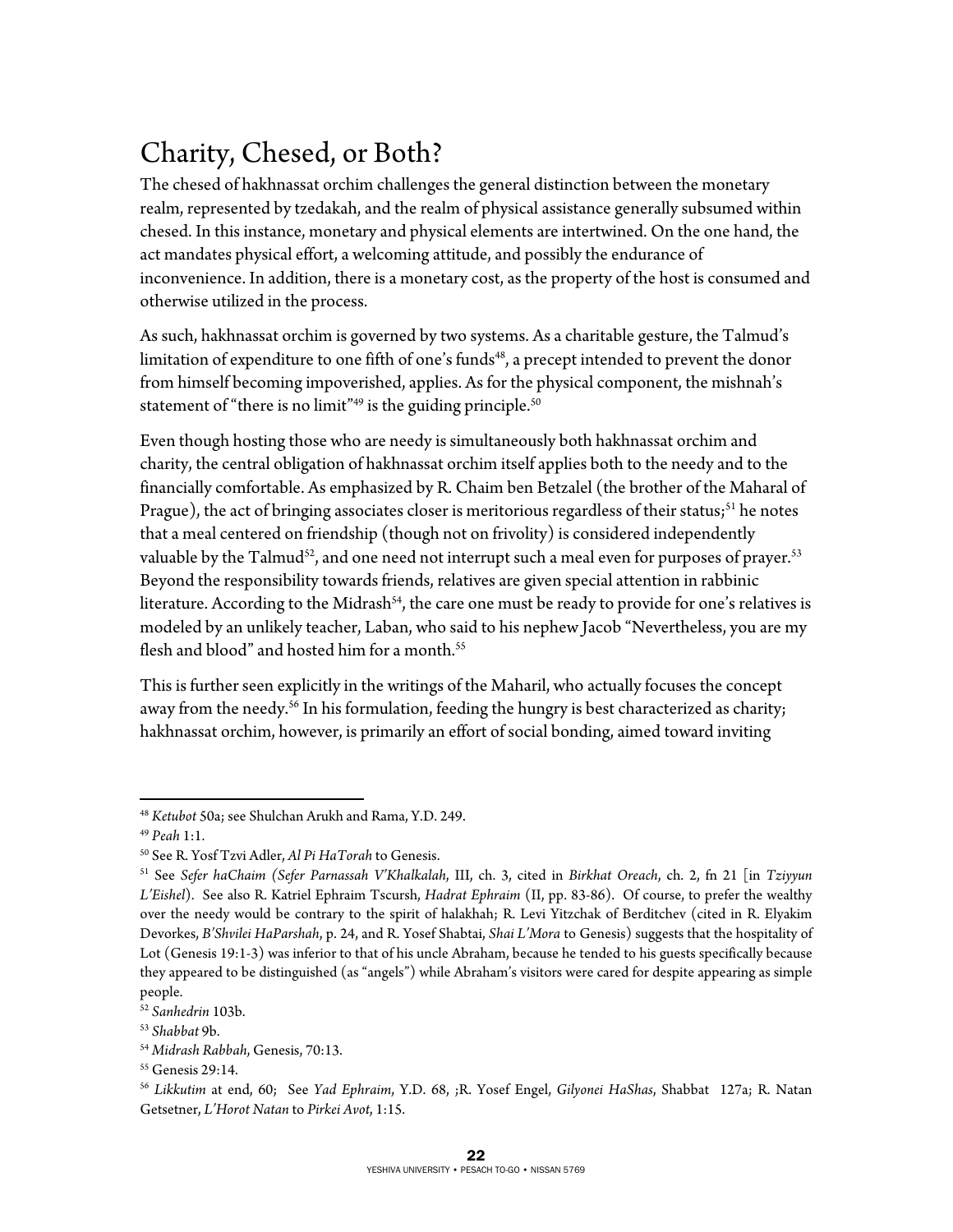guests for the purpose of honoring them rather than sustaining them<sup>57</sup>. Perhaps for this reason, R. Chaim Pilagi asserts that the mitzvah is fulfilled specifically when the guests are hosted in one's home, as opposed to one who sends food out to a needy individual.<sup>58</sup> This is also evident in the episode of Abraham, who believed the angels were distinguished guests and served them accordingly. The Maharil's language leaves some room to question whether hospitality to the needy is purely charity and not hakhnassat orchim, or whether that kind of hospitality is a fulfillment of both categories.<sup>59</sup> The latter view is the explicit understanding of many later authorities.<sup>60</sup>

An additional element merges the concept of charity with that of haknassat orchim, even when the guest is financially secure. The Mishnah<sup>61</sup> teaches that one who is traveling from place to place is permitted to avail himself of charitable funds and related resources. According to R. Eliezer, he is obligated to make reimbursement once he returns home; according to the Rabbis, however, "he is a poor person at that time". The implication is that all who are away from their homes are considered "needy" due to their dislocation.<sup>62</sup>

Nonetheless, there is some discussion as to whom the status of "guest" is granted, in light of the halakhic dispensation granted (in the laws of Shabbat, as noted above) to facilitate preparing for one. There appears to be a consensus that to justify leniencies in the laws of Shabbat, the guest needs to be more than a local resident or neighbor who is invited for a single meal. At the least, the guest is someone who is lodging as well, if not with the host of the meal then with another local host.<sup>63</sup> However, some later authorities<sup>64</sup> extend this status even to a neighbor, noting, as above, the tremendous value of hospitality distinct from considerations of need. However, they do recommend ideally avoiding any situations that require leniencies on Shabbat when possible. Similarly, many authorities permit leniencies to be employed on behalf of guests who have already been invited, even if these authorities would not have advocated such an approach ab initio.<sup>65</sup>

1

<sup>57</sup> See also *HaMaor Sh'b'Avot,* p. 40, citing *Tiferet Yehoshua*, that the *mishnah* in *Avot* (1:5) is structured in two parts "let your house be open wide" and "the poor should be like members of your household" because these two phrases represent two separate *mitzvot, hakhnassat orchim* and *tzedakah.* 

<sup>58</sup> *Tok'chat Chaim, VaYera* (ch. 4).

<sup>59</sup> See the analysis of this issue in *Resp. Divrei Moshe*, 42. 60 See *Ahavat Chesed* 3:1; R. Avraham ben Shabtai Horowitz, *Yesh Nochalin,* ch. 2, *hagahot* #26; *Shnei Luchot HaBrit, Pesachim, Perek Ner Mitzvah,* # 67. 61 *Peah* 5:4. 62 See *Yesh Nochalin* (2:7), and R. Yitzchak Shmuel Schechter, *Resp. Yashiv Yitzchak*, XII, 10. See also *Beit* 

*HaBechirah, Sukkah* 34b, s.v. *shel d'mai*.<br><sup>63</sup> This is the ruling of the Rama (O.C. 333:1); the *Beit Yosef, citing the Terumat HaDeshen* (72), was unsure if this

status should be accorded to one who is being hosted elsewhere in the neighborhood. See also *Pri Megadim* in *Eishel Avraham,* O.C. 307:7.

<sup>64</sup> See *Pitchei Teshuvah, Y.D.* 69:13, citing *Solet L'Minchah*.; *Sefer HaChaim* and *Yosef Ometz*, as cited in *Birkhat Oreach*, ch. 2 fn 11 [in *Eishel Avraham]*). 65 See *Shulchan Arukh*, O.C 410 with *Magen Avraham* (#17) and *Machtzit HaShekel*, and *Ptichei Teshuvah* Y.D.

<sup>69:13,</sup> citing *Solet L'Minchah.* Note *Birkhat HaOreach,* 6 fn 16, who observes that it is unclear from the language whether the hesitancy to invite guests *ab initio* if they would require dependence on leniencies is referring to any guests, or just those who would not meet the full definition of "guests". See also *Mishnah Berurah* 333:9, who rules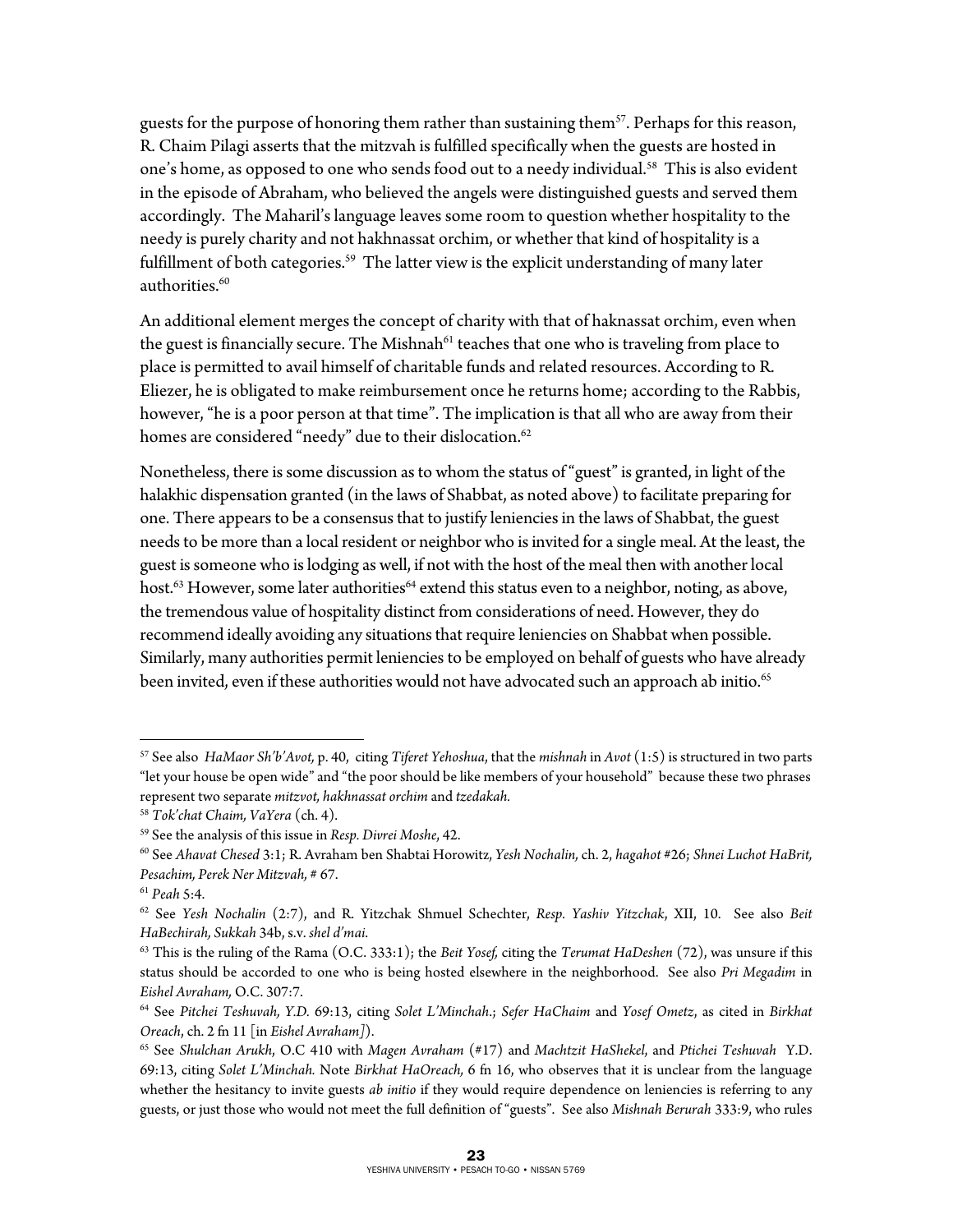In any event, it appears that a distinction must be made between hosting a "guest" in a sense that justifies compromises in the laws of Shabbat and the like, and a more socially motivated hospitality that may not rise to that standard. While that distinction does exist, both categories are subsumed within hakhnassat orchim. An example of this duality can be found in the responsa of R. Moshe Halberstam<sup>66</sup>, who notes that guests who are charged money for their lodging are not considered "guests" in the first sense<sup>67</sup>, but that such hospitality in still subsumed within the category of the mitzvah.<sup>68</sup> Similarly, R. Yitzchak Zilberstein<sup>69</sup> suggests that even guests who do not meet the standards for the above leniencies are still considered "guests' for other purposes, such as the host prioritizing taking care of them over attending a Torah lecture.<sup>70</sup> Apart from the considerations of need, there are additional factors that affect the nature of a specific act of hospitality. The Meiri<sup>71</sup> states that while hospitality is a wonderful quality, it is enhanced even further when the guest is a Torah scholar, and such activity brings blessing into the home. This is consistent with statements in the Talmud that hosting a Torah scholar is an act comparable to bringing an offering in the Temple.<sup>72</sup> Conversely, one is advised not to welcome into one's home unworthy individuals, who will have a deleterious effect on the household and negate any fulfillment of a mitzvah of haknassat orchim.73

The charitable component of hakhnasat orchim, when relevant, also impacts on its practice. For example, R. Avraham Kahana Shapiro<sup>74</sup> cites the Chafetz Chaim as mandating that one make

1

<sup>69</sup> *Resp. Avnei Choshen,* III, pp. 440-442. Compare, however, his comments on page 546.<br><sup>70</sup> R. Zilberstein is quoted in a related context in R. Moshe Michael Tzurn, *Aleinu L'Shabeach,* III, pp. 192-193. It is related there that a Torah scholar left his house, on the intermediate days of the festival, to attend a Torah lecture and discovered a young couple, relatives of his, approaching his house for a festival visit. He aked the couple to return later, citing the impending lecture. The couple, offended, turned away and did not return. A learned neighbor who witnessed the incident challenged the Torah scholar on his behavior, asserting that welcoming guests is superior to accepting the Divine presence. The scholar argued the point, claiming this only referred to "guests" in the classical sense, not to relatives paying a social call on the festival. R. Zilberstein criticizes the scholar's attitude on a number of grounds, including asserting that even were such hospitality not a function of *hakhnassat orchim*, it is at least included within "Love your neighbor". The couple's embarrassment was also a significant factor in his criticism.

that the status of "guests" would be extended to locals who are invited to enhance the honor of the actual "guests". See also R. Fragi Alush, *Responsa Oheiv Mishpat, Orach Chaim,* 12.<br><sup>66</sup> *Resp, Divrei Moshe, 9,* and 42:4.<br><sup>67</sup> Per R. Baruch Frankel Teomim, *Ateret Chakhamim*, Y.D. 5, and R. Shalom Mordechai Schwadron, *Da'at Torah*,

O.C. 333:1.

<sup>68</sup> *Da'at Torah,* O.C. 306:4. See also R. Yisrael David Harfenes, *Responsa VaYivarekh David,* II, 176, p. 187 in fn, who quotes sources to the effect that one hosting guests for remuneration is fulfilling a mitzvah, without recording any distinction.

<sup>&</sup>lt;sup>71</sup> Berakhot 64a.<br><sup>72</sup> Berakhot 10b, Chagigah 27a; Midrash Rabbah, VaYikra, Parshat Behar 34:13.<br><sup>73</sup> This is the implication of Yevamot 63b.; See also *Solet L'Minchah in Pitchei Teshuvah*, ibid, where it is suggested that the status of "guests" for the purposes of leniencies is dependant more on moral worthiness and merit than on need; see also R. Tzvi Hirsch Schapiro, *Darkhei Teshuvah,* Y.D. 69:114, and R. Mordechai Shabtai Eizenberger, *Biurei Halakhot*, p. 517, commenting on *Turei Zahav*, O.C. 515:2. This topic is taken up at length, with many sources cited to this effect, by Dr. Naftali Toker, in the journal *Shma'atin* (2000, vol, XXXVII, #139, pp. 29-40). 74 *Resp. D'var Avraham*, II, 2, in footnote.